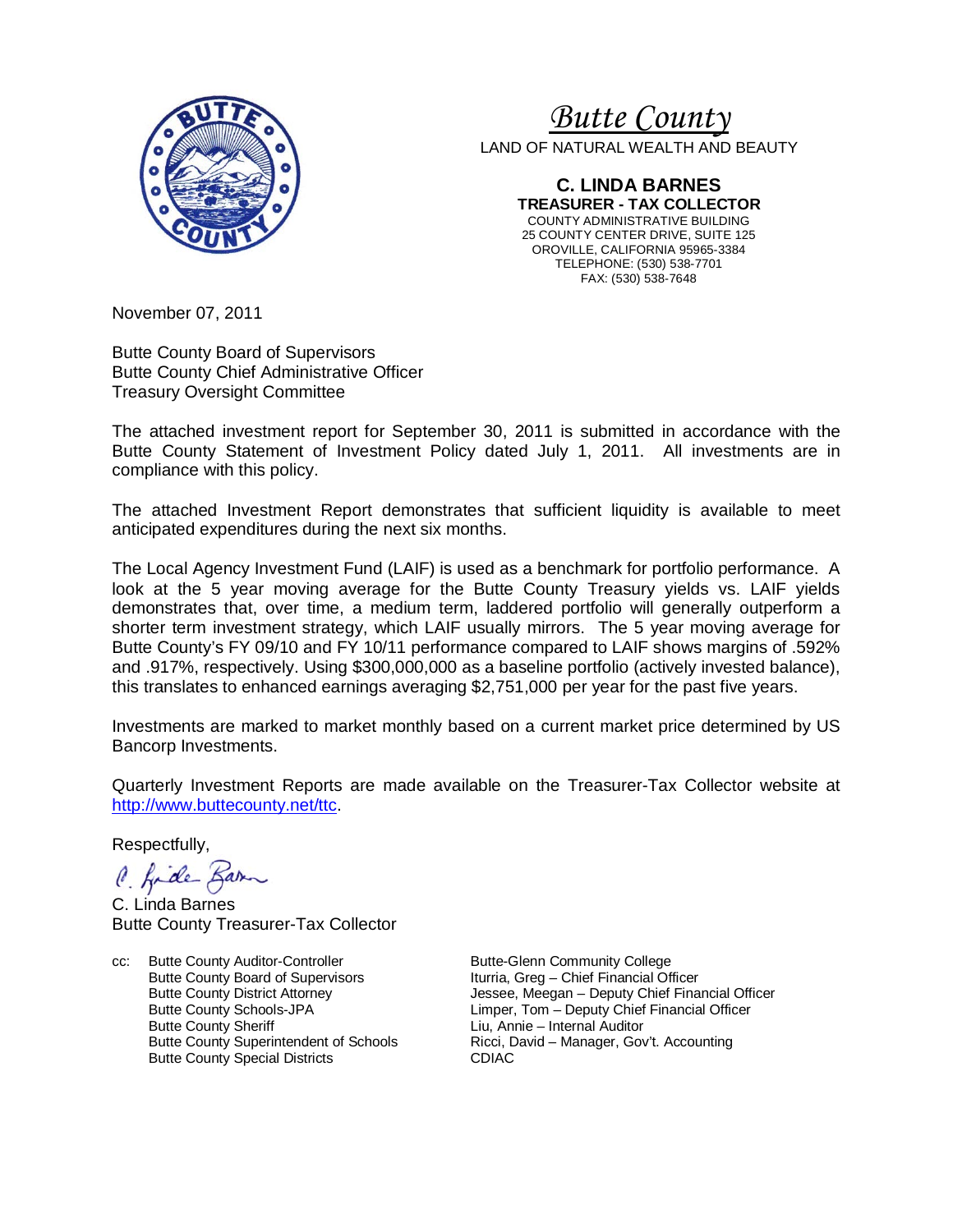

## **BUTTE COUNTY TREASURER'S INVESTMENT REPORT**

**September 30, 2011**

| <b>ACTIVELY MANAGED PORTFOLIO:</b>         | YIELD TO<br><b>MATURITY</b> | <b>WEIGHTED AVERAGE</b><br><b>MATURITY (DAYS)*</b> | <b>PAR VALUE</b> | <b>FAIR VALUE</b> | <b>COST CARRIED</b> |
|--------------------------------------------|-----------------------------|----------------------------------------------------|------------------|-------------------|---------------------|
| <b>LOCAL AGENCY INVESTMENT FUND (LAIF)</b> | 0.390%                      |                                                    | 95,364,171.36    | 95,364,171.36     | 95,364,171.36       |
| <b>CALTRUST</b>                            | 0.535%                      |                                                    | 3.960.43         | 3,960.43          | 3,960.43            |
| <b>BANK MONEY MARKET (COLLATERALIZED)</b>  | 0.500%                      |                                                    | 20.051.491.61    | 20,051,491.61     | 20,051,491.61       |
| <b>COMMERCIAL PAPER**</b>                  |                             |                                                    | 0.00             | 0.00              | 0.00                |
| <b>FDIC CORPORATE NOTES**</b>              | 3.024%                      | 259                                                | 10,000,000.00    | 10,208,650.00     | 10,009,507.19       |
| <b>NEGOTIABLE CDS**</b>                    | 1.417%                      | 1.201                                              | 2,250,000.00     | 2,250,000.00      | 2,250,000.00        |
| <b>CERTIFICATES OF DEPOSIT</b>             | 4.850%                      | 207                                                | 500.000.00       | 500,000.00        | 500,000.00          |
| <b>FEDERAL AGENCY NOTES**</b>              | 2.478%                      | 1.164                                              | 245.325.000.00   | 250.986.065.93    | 246.369.417.18      |
| <b>TOTAL ACTIVELY MANAGED PORTFOLIO:</b>   | 1.852%                      | 780                                                | 373,494,623.40   | 379,364,339.33    | 374,548,547.77      |

#### **INVESTMENT OF NOTE/BOND PROCEEDS AND OPERATING CASH**

| 21,334,071.25  | 21,378,567.25  | 21,342,973.72  |
|----------------|----------------|----------------|
|                |                |                |
| 11,008,526.70  | 11,008,526.70  | 11,008,526.70  |
| 33,734.51      | 33,734.51      | 33,734.51      |
| 65.50          | 65.50          | 65.50          |
| 405.871.021.36 | 411.785.233.29 | 406.933.848.20 |
| 8,860,560.38   | 8,871,565.83   | 8,874,522.42   |
|                |                |                |

|                                    | <b>PAR VALUE</b> | <b>FAIR VALUE</b>                            | <b>COST CARRIED</b> |
|------------------------------------|------------------|----------------------------------------------|---------------------|
| <b>TOTAL CASH AND INVESTMENTS:</b> |                  | 414,731,581.74 420,656,799.12 415,808,370.62 |                     |

| <b>SIX MONTH LIQUIDITY PROJECTIONS</b>                                                                                                              |                                                   |  |  |  |  |  |  |  |
|-----------------------------------------------------------------------------------------------------------------------------------------------------|---------------------------------------------------|--|--|--|--|--|--|--|
| Estimated Cash Receipts for Next Six Months<br><b>Estimated Disbursements for Next Six Months</b><br>Estimated Net Cash Flow for Next Six Months*** | 505,257,054<br>(450, 952, 506)<br>54,304,548 (A1) |  |  |  |  |  |  |  |
| Contingency Cashflow Needs (based on potential State budget shortfall)                                                                              | $(30,000,000)$ $(A2)$                             |  |  |  |  |  |  |  |
| Securities Maturing<br>Local Agency Investment Fund / Cal Trust / MMF (includes TRAN)                                                               | 39,350,000 (B)<br>115,419,623 (C)                 |  |  |  |  |  |  |  |
| Total Liquidity for Next Six Months                                                                                                                 | 179,074,171 (A1+A2+B+C)                           |  |  |  |  |  |  |  |
| Estimated Cash Available for Long Term Investment<br>Remaining Available Liquidity                                                                  | (30,000,000)<br>149.074.171                       |  |  |  |  |  |  |  |
| Total Par Value of actively managed investments maturing in less than 12 months:                                                                    | 159,119,623                                       |  |  |  |  |  |  |  |
| Total Par Value of actively managed investments maturing in more than 12 months:<br>214,375,000                                                     |                                                   |  |  |  |  |  |  |  |

\* Actual Weighted Average Maturity will be shorter, and actual dollar amount of investments maturing in less than 12 months will be higher than stated, due to call features on investments.

\*\* See page 5 for detailed list of investments. \*\*\* Includes TRAN (Tax and Revenue Anticipation Notes) receipts and disbursements.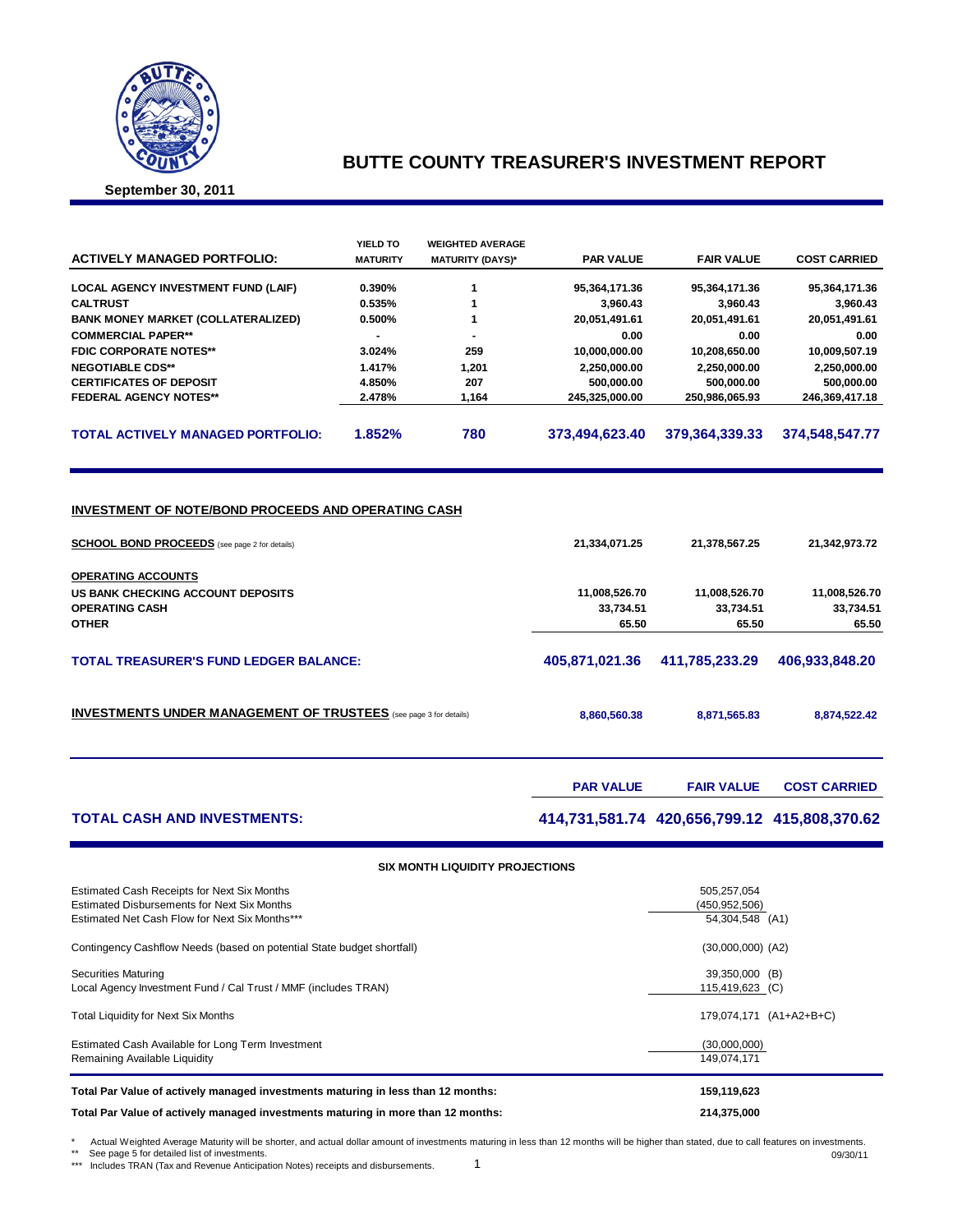# **BUTTE COUNTY TREASURER'S INVESTMENT REPORT INVESTMENT OF SCHOOL BOND PROCEEDS September 30, 2011**

|                                                                              | <b>INVESTMENT</b>               | <b>MATURITY</b> |                           | <b>ANNUAL</b> | <b>PAR</b>                | <b>FAIR</b>               | <b>COST</b>    |
|------------------------------------------------------------------------------|---------------------------------|-----------------|---------------------------|---------------|---------------------------|---------------------------|----------------|
| <b>BOND/NOTE DESCRIPTION</b>                                                 | <b>TYPE</b>                     | <b>DATE</b>     | <b>DESCRIPTION</b>        | YIELD*        | <b>VALUE</b>              | <b>VALUE</b>              | <b>CARRIED</b> |
|                                                                              |                                 |                 |                           |               |                           |                           |                |
| <b>BONDS - LOCAL AGENCY INVESTMENT FUND (LAIF)</b>                           |                                 |                 |                           |               |                           |                           |                |
| <b>Chico Unified School District "B"</b>                                     |                                 |                 |                           | 0.390%        | 9,508,996.03              | 9,508,996.03              | 9,508,996.03   |
| <b>Chico Unified School District "B"</b>                                     | <b>LAIF BOND FUND</b>           |                 |                           | 0.390%        | 5,463,118.71              | 5,463,118.71              | 5,463,118.71   |
| Paradise Unified School District "M"                                         |                                 |                 |                           | 0.390%        | 3,091,838.05              | 3,091,838.05              | 3,091,838.05   |
| Oroville Union High School District GO 2008                                  |                                 |                 |                           | 0.390%        | 521,960.42                | 521,960.42                | 521,960.42     |
| Butte/Glenn Comm College District "C"                                        |                                 |                 |                           | 0.390%        | 0.00                      | 0.00                      | 0.00           |
| <b>SUBTOTAL</b>                                                              |                                 |                 |                           |               | 18,585,913.21             | 18,585,913.21             | 18,585,913.21  |
| <b>BONDS - WELLS FARGO BANK</b>                                              |                                 |                 |                           |               |                           |                           |                |
| <b>WELLS FARGO BANK, TRUSTEE</b><br><b>Chico Unified School District "B"</b> |                                 |                 | Gov MM Mutual Fund        | 0.010%        |                           |                           | 48.158.04      |
| Account # XXX1791                                                            | Money Market<br>US Treas/Agency | 12/14/12        | <b>FHLB</b><br>#3133XVNT4 | 1.530%        | 48.158.04<br>2.700.000.00 | 48.158.04<br>2,744,496.00 | 2,708,902.47   |
| <b>SUBTOTAL</b>                                                              |                                 |                 |                           |               | 2.748.158.04              | 2,792,654.04              | 2,757,060.51   |
|                                                                              |                                 |                 |                           |               |                           |                           |                |
|                                                                              |                                 |                 |                           |               | <b>PAR</b>                | <b>FAIR</b>               | <b>COST</b>    |
|                                                                              |                                 |                 |                           |               | <b>VALUE</b>              | <b>VALUE</b>              | <b>CARRIED</b> |

#### **GRAND TOTAL 21,334,071.25 21,378,567.25 21,342,973.72**

\* Yields quoted above are a snapshot per investment type. Actual yields earned on school bonds are calculated by the Treasurer's office and are a composite of investment earnings less Treasury costs.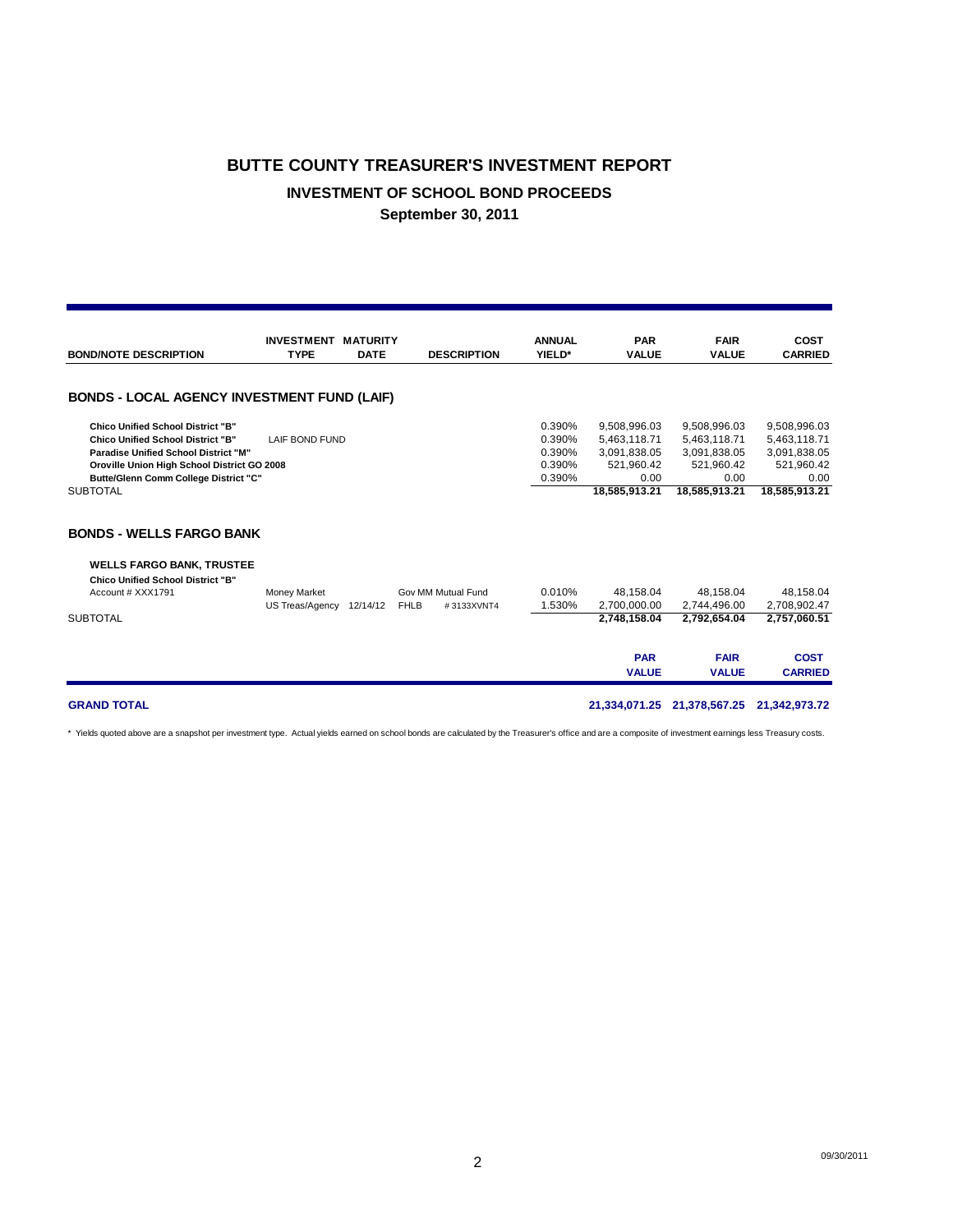# **BUTTE COUNTY TREASURER'S INVESTMENT REPORT INVESTMENTS UNDER MANAGEMENT OF TRUSTEES September 30, 2011**

|                                                 | <b>INVESTMENT MATURITY</b> |             |                              | <b>ANNUAL</b> | <b>PAR</b>   | <b>FAIR</b>  | COST           |
|-------------------------------------------------|----------------------------|-------------|------------------------------|---------------|--------------|--------------|----------------|
| <b>LOAN PROGRAM</b>                             | <b>TYPE</b>                | <b>DATE</b> | <b>DESCRIPTION</b>           | <b>YIELD</b>  | <b>VALUE</b> | <b>VALUE</b> | <b>CARRIED</b> |
|                                                 |                            |             |                              |               |              |              |                |
| <b>2003 REFUNDING COP</b>                       |                            |             |                              |               |              |              |                |
| <b>U.S. BANK, TRUSTEE</b>                       |                            |             |                              |               |              |              |                |
| Expense Fund #XXXX6106                          | Money Market               |             | US Bank MMF 4                | 0.052%        | 12,483.41    | 12.483.41    | 12.483.41      |
| Reserve Fund #XXXX6101                          | Money Market               |             | US Bank MMF 4                | 0.052%        | 44,120.32    | 44,120.32    | 44,120.32      |
|                                                 | US Treas/Agency 10/18/13   |             | FHLB #3133XSAE8              | 2.820%        | 385,000.00   | 409,705.45   | 398,962.04     |
| Lease Payment #XXXX6100                         | Money Market               |             | US Bank MMF 4                | 0.052%        | 7,035.27     | 7,035.27     | 7,035.27       |
| <b>SUBTOTAL</b>                                 |                            |             |                              |               | 448.639.00   | 473.344.45   | 462,601.04     |
| <b>2004 PENSION OBLIGATION BONDS</b>            |                            |             |                              |               |              |              |                |
| <b>WELLS FARGO BANK, TRUSTEE</b>                |                            |             |                              |               |              |              |                |
| Series A Bond Fund # XXXX1106                   | Money Market               |             | Gov MMF Service Fund #1752   | 0.039%        | 1,691,044.51 | 1,691,044.51 | 1,691,044.51   |
| Int. Rate Stabilization Fund # XXXX1109         | <b>Money Market</b>        |             | Advantage Prime MM #1752     | 0.039%        | 196,499.92   | 196,499.92   | 196,499.92     |
|                                                 | Pooled Agency Funds        |             | Local Agency Investment Fund | 0.390%        | 4,344,755.36 | 4,344,755.36 | 4,344,755.36   |
| Series B Interest Fund #XXXX1301                | Money Market               |             | Advantage Prime MM #1752     | 0.039%        | 826,419.41   | 826,419.41   | 826,419.41     |
| <b>SUBTOTAL</b>                                 |                            |             |                              |               | 7,058,719.20 | 7,058,719.20 | 7,058,719.20   |
|                                                 |                            |             |                              |               |              |              |                |
| <b>2004 WORKERS' COMPENSATION</b>               |                            |             |                              |               |              |              |                |
| <b>York Inusrance Service Group</b>             |                            |             |                              |               |              |              |                |
| - Claims Administrators                         |                            |             |                              |               |              |              |                |
| Umpqua Bank #XXXX5374                           | <b>Commercial Bank</b>     |             | <b>Business Checking</b>     | 0.000%        | 103.545.96   | 103,545.96   | 103,545.96     |
| <b>SUBTOTAL</b>                                 |                            |             |                              |               | 103.545.96   | 103.545.96   | 103.545.96     |
|                                                 |                            |             |                              |               |              |              |                |
| 2006 COP - NEAL ROAD RECYCLING & WASTE FACILITY |                            |             |                              |               |              |              |                |
| <b>WELLS FARGO BANK, TRUSTEE</b>                |                            |             |                              |               |              |              |                |
| Certificate Reserve Fund #XXXX0800              | Money Market               |             | Gov MMF Service Fund #743    | 0.010%        | 22,420.27    | 22,420.27    | 22,420.27      |
|                                                 | US Treas/Agency            | 01/07/13    | FFCB #31331J6T5              | 0.890%        | 1,217,000.00 | 1,203,300.00 | 1,217,000.00   |
| Base Rental Payment Fund #XXXX0801              | <b>Money Market</b>        |             | Gov MMF Service Fund #743    | 0.010%        | 4.63         | 4.63         | 4.63           |
| Expense Fund #XXXX0802                          | Money Market               |             | Gov MMF Service Fund #743    | 0.010%        | 10,231.32    | 10,231.32    | 10,231.32      |
| <b>SUBTOTAL</b>                                 |                            |             |                              |               | 1,249,656.22 | 1,235,956.22 | 1,249,656.22   |
|                                                 |                            |             |                              |               | <b>PAR</b>   | <b>FAIR</b>  | <b>COST</b>    |
|                                                 |                            |             |                              |               | <b>VALUE</b> | <b>VALUE</b> | <b>CARRIED</b> |
| <b>GRAND TOTAL</b>                              |                            |             |                              |               | 8,860,560.38 | 8,871,565.83 | 8,874,522.42   |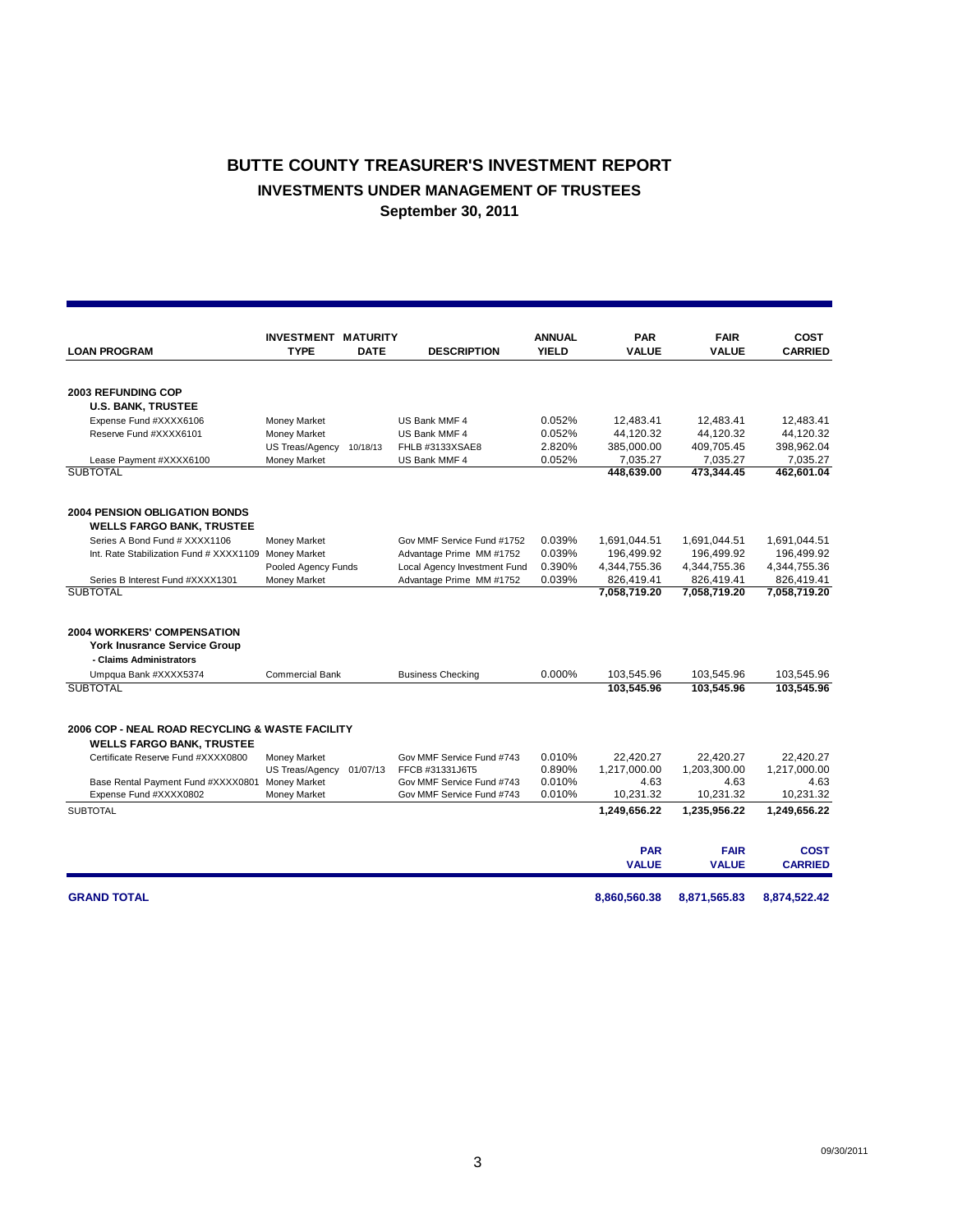#### **BUTTE COUNTY TREASURER'S INVESTMENT REPORT September 30, 2011 ACTIVELY MANAGED PORTFOLIO "AT-A-GLANCE"**



**\*\* This chart does not include deposits from TRAN, Bond Proceeds, or Investments under Management of Trustees.**

 **It is intended to demonstrate cash flow trends and establish a baseline for the portfolio, enabling medium term investments.**